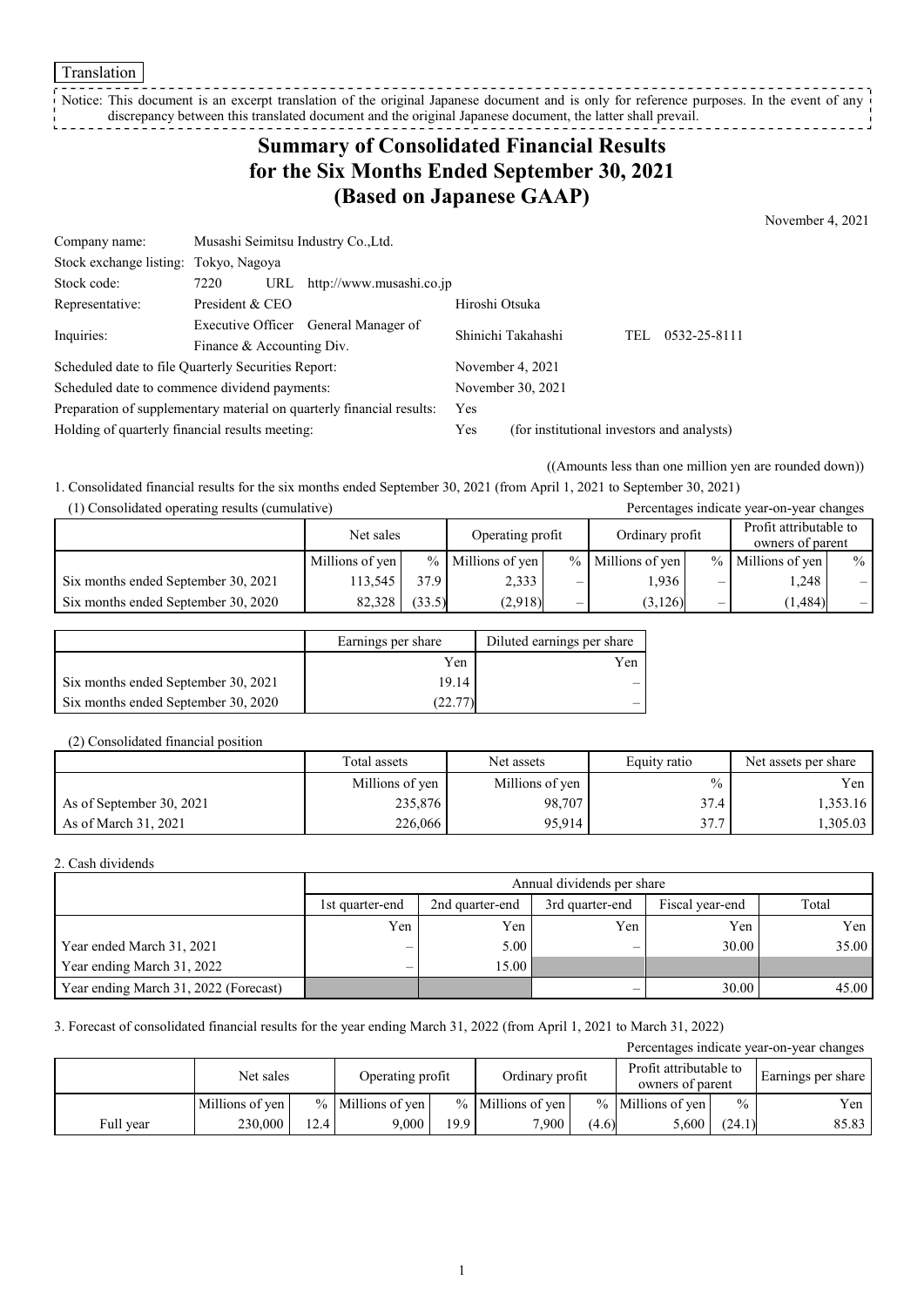| 4. Notes                                                                                                                                                                         |                                                                                                |                                                       |                |                   |               |
|----------------------------------------------------------------------------------------------------------------------------------------------------------------------------------|------------------------------------------------------------------------------------------------|-------------------------------------------------------|----------------|-------------------|---------------|
| (1) Changes in significant subsidiaries during the six months ended September 30, 2021<br>(changes in specified subsidiaries resulting in the change in scope of consolidation): |                                                                                                |                                                       |                |                   |               |
|                                                                                                                                                                                  |                                                                                                |                                                       |                |                   |               |
| (2) Application of special accounting methods for preparing quarterly consolidated financial statements:                                                                         |                                                                                                |                                                       |                |                   |               |
| (3) Changes in accounting policies, changes in accounting estimates, and restatement of prior period financial statements                                                        |                                                                                                |                                                       |                |                   |               |
|                                                                                                                                                                                  | Changes in accounting policies due to revisions to accounting standards and other regulations: |                                                       |                |                   |               |
| Changes in accounting policies due to other reasons:                                                                                                                             |                                                                                                |                                                       | N <sub>o</sub> |                   |               |
| Changes in accounting estimates:                                                                                                                                                 |                                                                                                |                                                       | N <sub>o</sub> |                   |               |
| Restatement of prior period financial statements:                                                                                                                                |                                                                                                |                                                       | N <sub>o</sub> |                   |               |
| (4) Number of issued shares (common shares)                                                                                                                                      |                                                                                                |                                                       |                |                   |               |
| Total number of issued shares at the end of the period (including treasury shares)                                                                                               |                                                                                                |                                                       |                |                   |               |
| As of September 30, 2021                                                                                                                                                         | 65,287,701 shares                                                                              | As of March 31, 2021                                  |                | 65,258,601 shares |               |
| Number of treasury shares at the end of the period                                                                                                                               |                                                                                                |                                                       |                |                   |               |
| As of September 30, 2021                                                                                                                                                         | $24,144$ shares                                                                                | As of March 31, 2021                                  |                |                   | 17,558 shares |
| Average number of shares during the period (cumulative from the beginning of the fiscal year)                                                                                    |                                                                                                |                                                       |                |                   |               |
| Six months ended September 30, 2021                                                                                                                                              |                                                                                                | 65,246,703 shares Six months ended September 30, 2020 |                | 65,192,620 shares |               |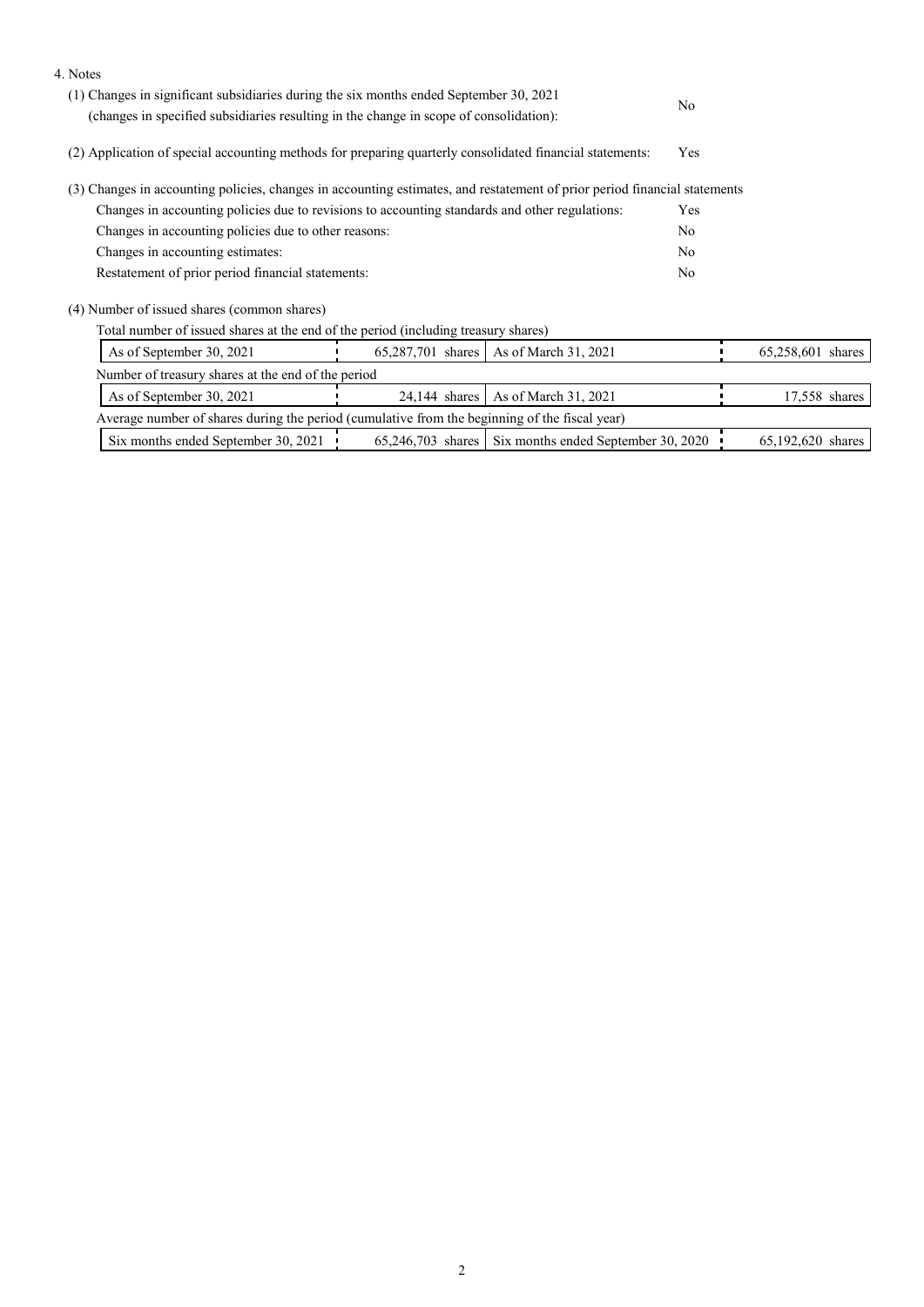# **Quarterly consolidated financial statements**

**Consolidated balance sheets** 

|                                                                                                                                          |                                                        | (Millions of yen)        |
|------------------------------------------------------------------------------------------------------------------------------------------|--------------------------------------------------------|--------------------------|
|                                                                                                                                          | As of March 31, 2021                                   | As of September 30, 2021 |
|                                                                                                                                          |                                                        |                          |
| Current assets                                                                                                                           |                                                        |                          |
| Cash and deposits                                                                                                                        | 24,143                                                 | 23,431                   |
| Notes and accounts receivable - trade                                                                                                    | 33,776                                                 | 29,080                   |
| Merchandise and finished goods                                                                                                           | 8,309                                                  | 11,491                   |
| Work in process                                                                                                                          | 8,077                                                  | 9,465                    |
| Raw materials and supplies                                                                                                               | 21,417                                                 | 24,736                   |
|                                                                                                                                          | 6,430                                                  | 7,748                    |
| Allowance for doubtful accounts                                                                                                          | (102)                                                  | (81)                     |
| Total current assets                                                                                                                     | 102,053                                                | 105,872                  |
| Non-current assets                                                                                                                       |                                                        |                          |
| Property, plant and equipment                                                                                                            |                                                        |                          |
| Buildings and structures                                                                                                                 | 47,213                                                 | 48,091                   |
| Accumulated depreciation                                                                                                                 | (24, 197)                                              | (25,029)                 |
| Accumulated impairment                                                                                                                   | (293)                                                  | (305)                    |
| Buildings and structures, net                                                                                                            | 22,722                                                 | 22,756                   |
| Machinery, equipment and vehicles                                                                                                        | 223,359                                                | 225,061                  |
| Accumulated depreciation                                                                                                                 | (168, 586)                                             | (172, 733)               |
| Accumulated impairment                                                                                                                   | (527)                                                  | (541)                    |
| Machinery, equipment and vehicles, net                                                                                                   | 54,245                                                 | 51,786                   |
|                                                                                                                                          |                                                        |                          |
| Tools, furniture and fixtures                                                                                                            | 13,057                                                 | 13,639                   |
| Accumulated depreciation                                                                                                                 | (9,315)                                                | (9,901)                  |
| Accumulated impairment                                                                                                                   | (15)                                                   | (16)                     |
| Tools, furniture and fixtures, net                                                                                                       | 3,726                                                  | 3,721                    |
| Land                                                                                                                                     | 7,488                                                  | 7,427                    |
| Construction in progress                                                                                                                 | 14,065                                                 | 16,409                   |
| Total property, plant and equipment                                                                                                      | 102,249                                                | 102,101                  |
| Intangible assets                                                                                                                        |                                                        |                          |
| Goodwill                                                                                                                                 | 694                                                    | 555                      |
| Customer relationship assets                                                                                                             | 2,807                                                  | 2,612                    |
| Software                                                                                                                                 | 1,318                                                  | 1,338                    |
| Software in progress                                                                                                                     | 36                                                     | 36                       |
| Other                                                                                                                                    | 1,559                                                  | 1,316                    |
| Total intangible assets                                                                                                                  | 6,416                                                  | 5,858                    |
| Investments and other assets                                                                                                             |                                                        |                          |
| Investment securities                                                                                                                    | 9,749                                                  | 15,492                   |
| Investments in capital                                                                                                                   | 777                                                    | 1,001                    |
| Long-term loans receivable                                                                                                               | 65                                                     | 101                      |
|                                                                                                                                          |                                                        | 2,534                    |
| Other                                                                                                                                    |                                                        | 2,977                    |
|                                                                                                                                          |                                                        | (63)                     |
|                                                                                                                                          |                                                        | 22,043                   |
|                                                                                                                                          |                                                        | 130,003                  |
|                                                                                                                                          |                                                        | 235,876                  |
| Deferred tax assets<br>Allowance for doubtful accounts<br>Total investments and other assets<br>Total non-current assets<br>Total assets | 2,243<br>2,556<br>(43)<br>15,348<br>124,013<br>226,066 |                          |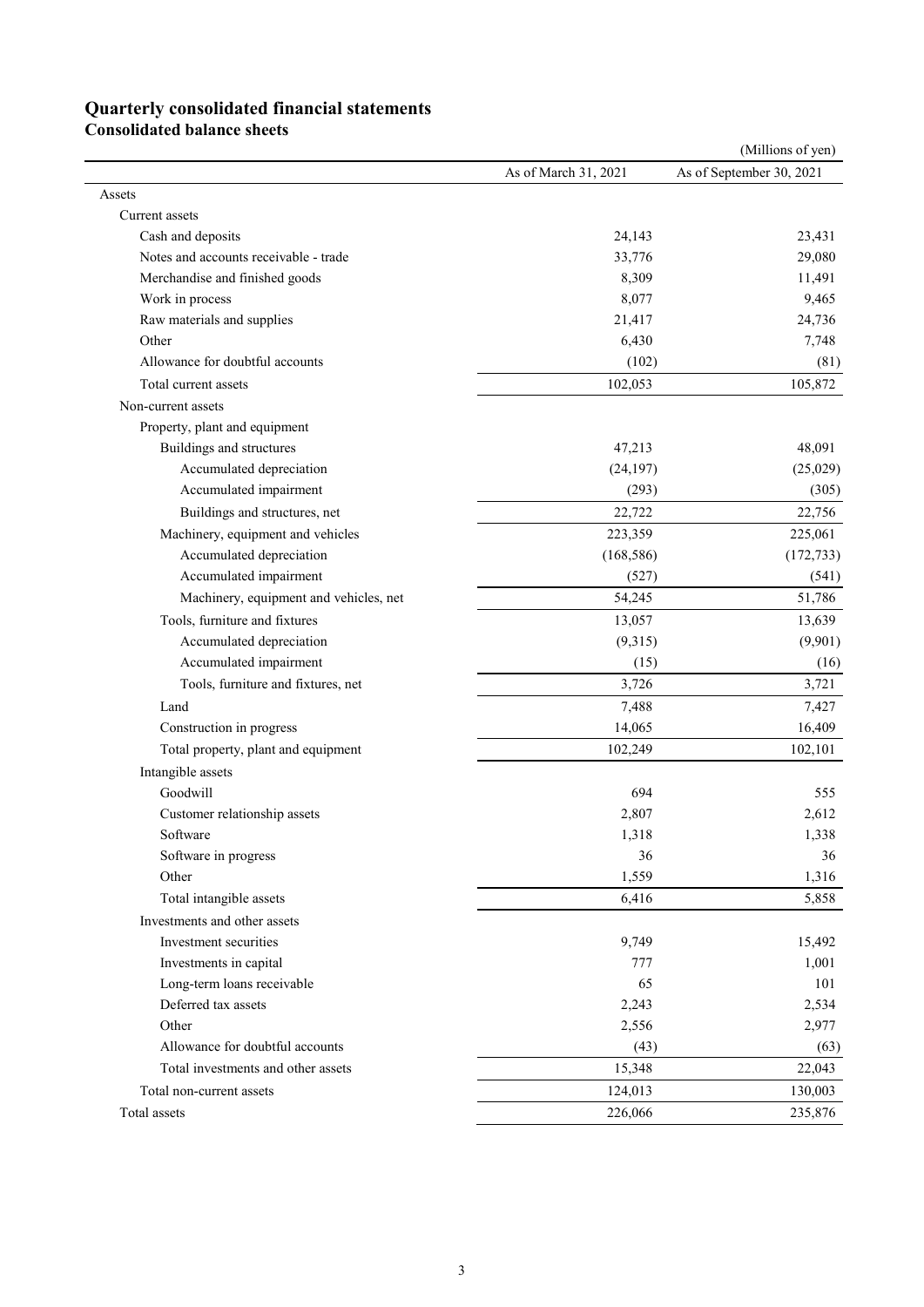|                                                          |                      | (Millions of yen)        |
|----------------------------------------------------------|----------------------|--------------------------|
|                                                          | As of March 31, 2021 | As of September 30, 2021 |
| Liabilities                                              |                      |                          |
| Current liabilities                                      |                      |                          |
| Notes and accounts payable - trade                       | 17,843               | 16,220                   |
| Short-term borrowings                                    | 38,932               | 54,487                   |
| Current portion of long-term borrowings                  | 11,410               | 9,785                    |
| Accounts payable - other                                 | 3,967                | 3,871                    |
| Accrued expenses                                         | 7,614                | 6,652                    |
| Income taxes payable                                     | 1,954                | 1,109                    |
| Provision for bonuses                                    | 2,054                | 2,628                    |
| Provision for bonuses for directors (and other officers) | 23                   | 14                       |
| Provision for product compensations                      | 235                  | 214                      |
| Other                                                    | 5,826                | 7,118                    |
| Total current liabilities                                | 89,862               | 102,103                  |
| Non-current liabilities                                  |                      |                          |
| Long-term borrowings                                     | 27,151               | 22,197                   |
| Deferred tax liabilities                                 | 2,653                | 3,512                    |
| Retirement benefit liability                             | 6,695                | 6,341                    |
| Other                                                    | 3,788                | 3,014                    |
| Total non-current liabilities                            | 40,289               | 35,065                   |
| <b>Total liabilities</b>                                 | 130,152              | 137,168                  |
| Net assets                                               |                      |                          |
| Shareholders' equity                                     |                      |                          |
| Share capital                                            | 5,394                | 5,427                    |
| Capital surplus                                          | 3,093                | 3,126                    |
| Retained earnings                                        | 85,992               | 85,283                   |
| Treasury shares                                          | (8)                  | (8)                      |
| Total shareholders' equity                               | 94,472               | 93,829                   |
| Accumulated other comprehensive income                   |                      |                          |
| Valuation difference on available-for-sale securities    | 2,605                | 5,798                    |
| Foreign currency translation adjustment                  | (11,581)             | (11,259)                 |
| Remeasurements of defined benefit plans                  | (354)                | (55)                     |
| Total accumulated other comprehensive income             | (9, 330)             | (5,516)                  |
| Non-controlling interests                                | 10,773               | 10,395                   |
| Total net assets                                         | 95,914               | 98,707                   |
| Total liabilities and net assets                         | 226,066              | 235,876                  |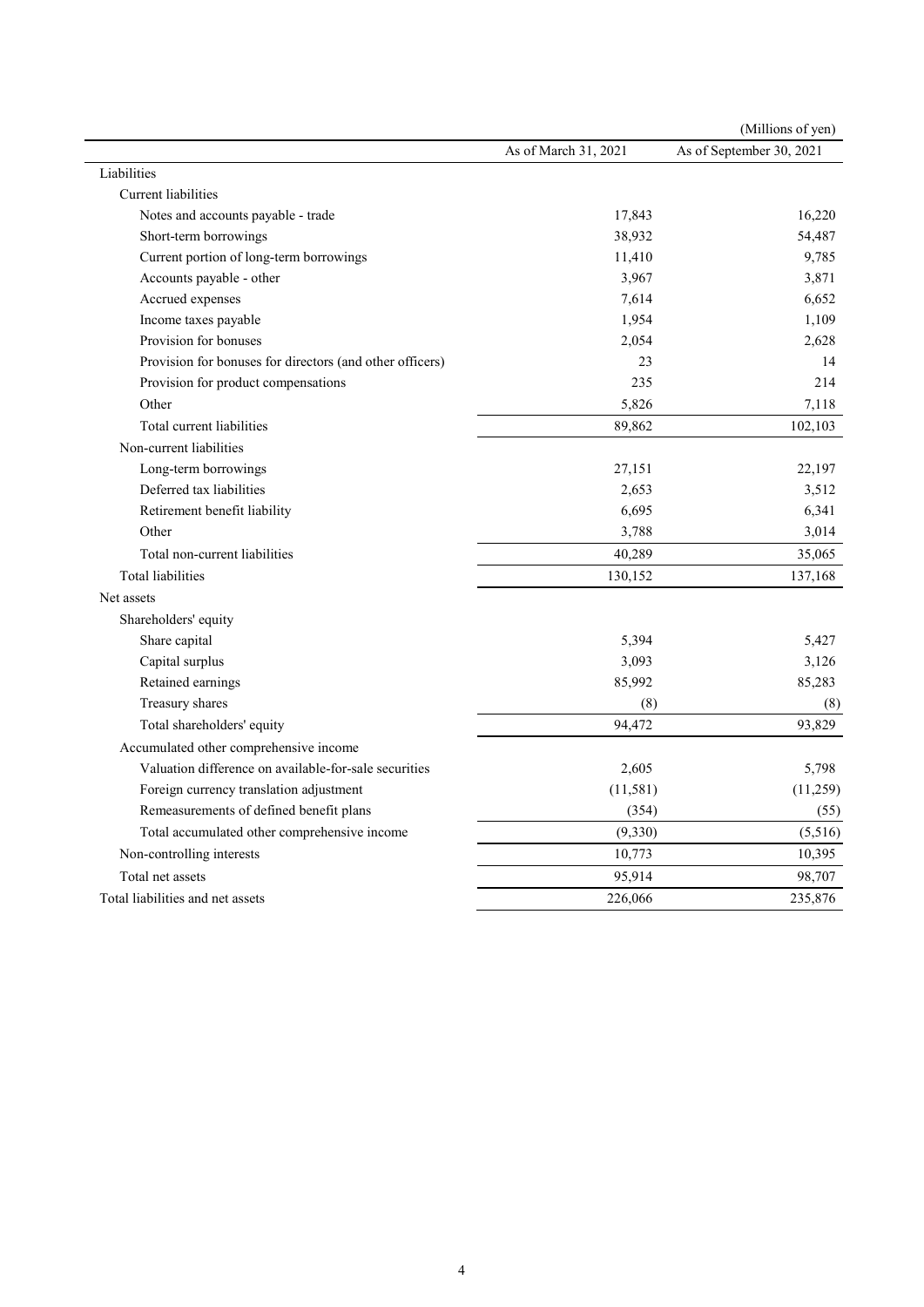### **Consolidated statements of income (cumulative) and consolidated statements of comprehensive income (cumulative)**

## **Consolidated statements of income (cumulative)**

|                                                |                    | (Millions of yen)  |
|------------------------------------------------|--------------------|--------------------|
|                                                | Six months ended   | Six months ended   |
|                                                | September 30, 2020 | September 30, 2021 |
| Net sales                                      | 82,328             | 113,545            |
| Cost of sales                                  | 74,942             | 99,403             |
| Gross profit                                   | 7,386              | 14,142             |
| Selling, general and administrative expenses   | 10,304             | 11,808             |
| Operating profit (loss)                        | (2,918)            | 2,333              |
| Non-operating income                           |                    |                    |
| Interest income                                | 177                | 166                |
| Dividend income                                | 80                 | 106                |
| Subsidy income                                 | 365                |                    |
| Other                                          | 166                | 140                |
| Total non-operating income                     | 790                | 413                |
| Non-operating expenses                         |                    |                    |
| Interest expenses                              | 320                | 261                |
| Foreign exchange losses                        | 611                | 494                |
| Other                                          | 65                 | 54                 |
| Total non-operating expenses                   | 997                | 810                |
| Ordinary profit (loss)                         | (3, 126)           | 1,936              |
| Extraordinary income                           |                    |                    |
| Gain on sale of non-current assets             | 8                  | 29                 |
| Gain on bargain purchase                       | 877                |                    |
| Gain on reversal of liabilities                | 547                |                    |
| Total extraordinary income                     | 1,433              | 29                 |
| <b>Extraordinary</b> losses                    |                    |                    |
| Loss on sale of non-current assets             | $\mathbf{2}$       | 7                  |
| Loss on retirement of non-current assets       | 22                 | 151                |
| Loss on disaster                               | 116                |                    |
| Loss on valuation of investment securities     |                    | 5                  |
| Total extraordinary losses                     | 141                | 165                |
| Profit (loss) before income taxes              | (1, 834)           | 1,801              |
| Income taxes                                   | 386                | 586                |
| Profit (loss)                                  | (2,220)            | 1,215              |
| Loss attributable to non-controlling interests | (736)              | (33)               |
| Profit (loss) attributable to owners of parent | (1, 484)           | 1,248              |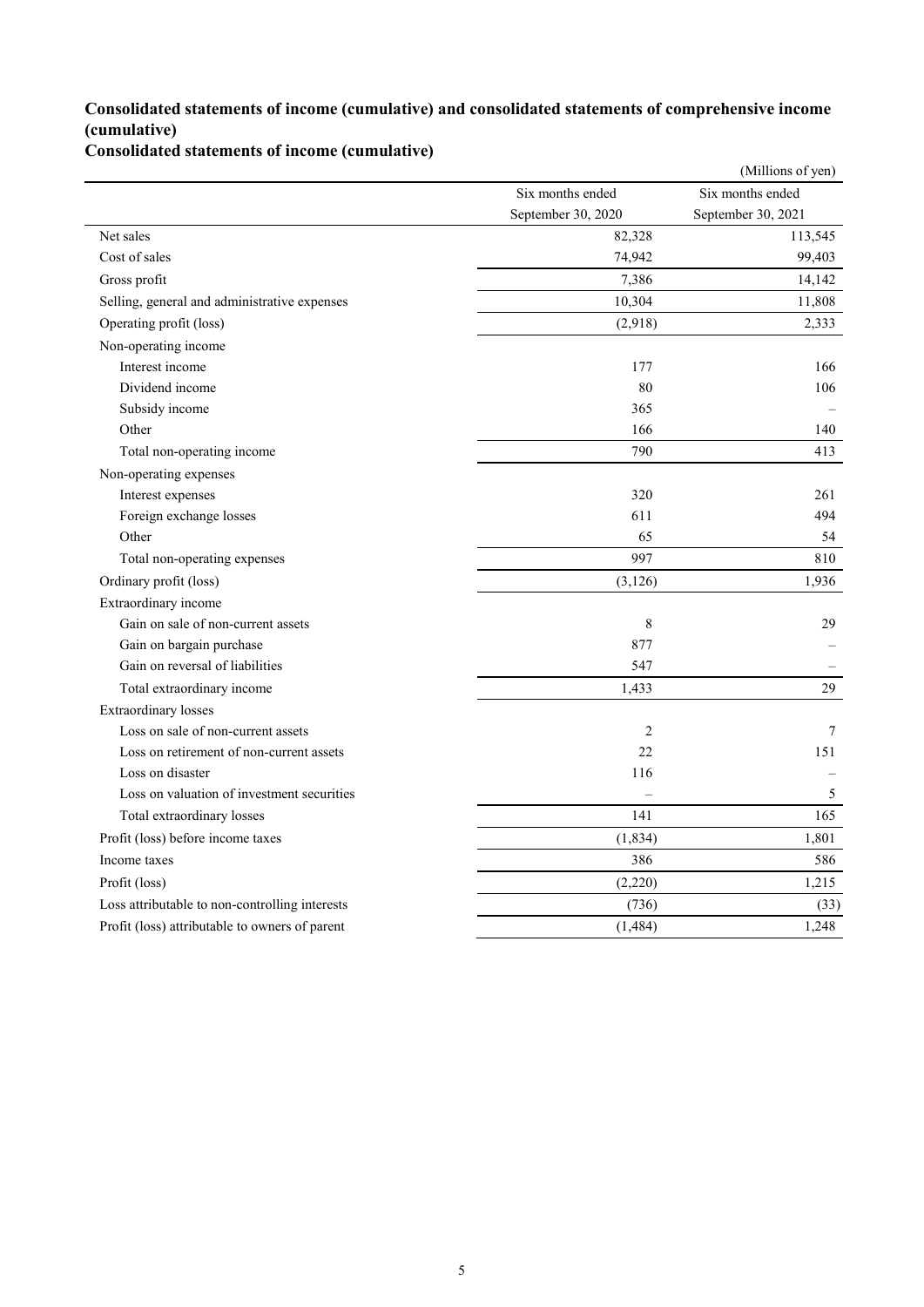|                                                                   |                    | (Millions of yen)  |
|-------------------------------------------------------------------|--------------------|--------------------|
|                                                                   | Six months ended   | Six months ended   |
|                                                                   | September 30, 2020 | September 30, 2021 |
| Profit (loss)                                                     | (2,220)            | 1,215              |
| Other comprehensive income                                        |                    |                    |
| Valuation difference on available-for-sale securities             | 77                 | 3,192              |
| Foreign currency translation adjustment                           | 1,450              | 243                |
| Remeasurements of defined benefit plans, net of tax               | (35)               | 288                |
| Total other comprehensive income                                  | 1,493              | 3,724              |
| Comprehensive income                                              | (727)              | 4,939              |
| Comprehensive income attributable to                              |                    |                    |
| Comprehensive income attributable to owners of parent             | (230)              | 5,062              |
| Comprehensive income attributable to non-controlling<br>interests | (497)              | (122)              |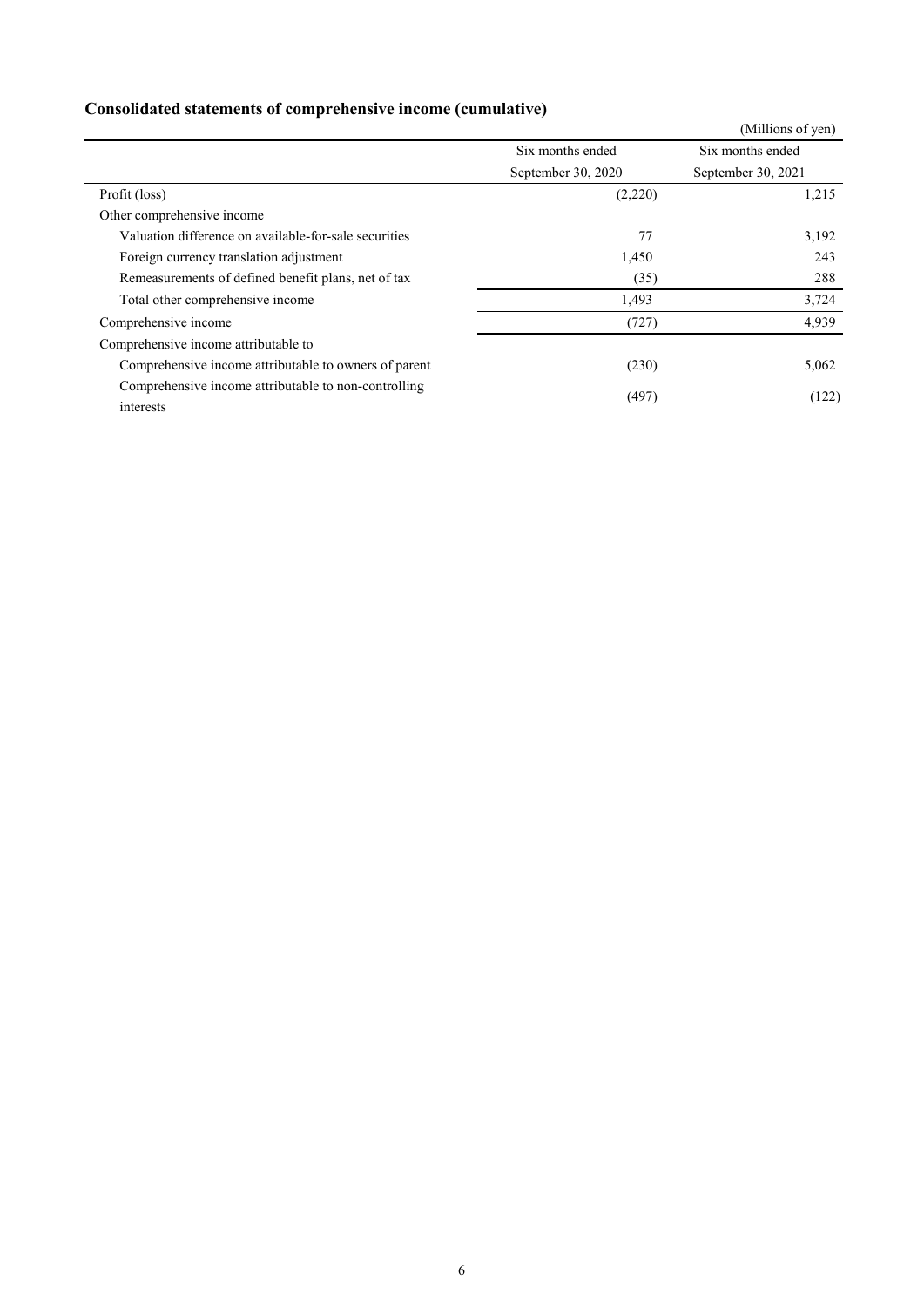### **Consolidated statements of cash flows**

|                                                                 |                                        | (Millions of yen)                      |
|-----------------------------------------------------------------|----------------------------------------|----------------------------------------|
|                                                                 | Six months ended<br>September 30, 2020 | Six months ended<br>September 30, 2021 |
|                                                                 |                                        |                                        |
| Cash flows from operating activities                            |                                        |                                        |
| Profit (loss) before income taxes                               | (1, 834)                               | 1,801                                  |
| Depreciation                                                    | 7,799                                  | 8,309                                  |
| Loss on disaster                                                | 116                                    |                                        |
| Amortization of goodwill                                        | 139                                    | 139                                    |
| Debt reversal gain                                              | (547)                                  |                                        |
| Gain on bargain purchase                                        | (877)                                  |                                        |
| Increase (decrease) in allowance for doubtful accounts          | 5                                      | (1)                                    |
| Increase (decrease) in provision for bonuses                    | 491                                    | 567                                    |
| Increase (decrease) in provision for bonuses for directors (and |                                        |                                        |
| other officers)                                                 | (33)                                   | (8)                                    |
| Increase (decrease) in provision for product compensations      | (44)                                   | (8)                                    |
| Increase (decrease) in retirement benefit liability             | 165                                    | 127                                    |
| Interest and dividend income                                    | (258)                                  | (272)                                  |
| Interest expenses                                               | 320                                    | 261                                    |
| Foreign exchange losses (gains)                                 | (191)                                  | (615)                                  |
| Loss (gain) on sale and retirement of property, plant and       |                                        |                                        |
| equipment                                                       | 16                                     | 129                                    |
| Loss (gain) on valuation of investment securities               |                                        | 5                                      |
| Decrease (increase) in trade receivables                        | (2,253)                                | 4,829                                  |
| Decrease (increase) in inventories                              | 2,611                                  | (7,918)                                |
| Increase (decrease) in trade payables                           | (2,256)                                | (1, 724)                               |
| Other, net                                                      | 4,140                                  | (1,182)                                |
| Subtotal                                                        | 7,509                                  | 4,439                                  |
| Interest and dividends received                                 | 260                                    | 271                                    |
| Interest paid                                                   | (318)                                  | (249)                                  |
| Income taxes paid                                               | (1,289)                                | (2,735)                                |
| Net cash provided by (used in) operating activities             | 6,161                                  | 1,726                                  |
| Cash flows from investing activities                            |                                        |                                        |
| Purchase of property, plant and equipment                       | (6, 409)                               | (7,517)                                |
| Proceeds from sale of property, plant and equipment             | 11                                     | 184                                    |
| Purchase of intangible assets                                   | (39)                                   | (320)                                  |
| Purchase of investment securities                               | (454)                                  | (1, 397)                               |
| Loan advances                                                   | (126)                                  | (315)                                  |
| Proceeds from collection of loans receivable                    | 67                                     | 317                                    |
| Purchase of shares of subsidiaries                              | (5)                                    |                                        |
| Proceeds from purchase of shares of subsidiaries resulting in   | 1,176                                  |                                        |
| change in scope of consolidation                                |                                        |                                        |
| Other, net                                                      | 83                                     | 7                                      |
| Net cash provided by (used in) investing activities             | (5,696)                                | (9,041)                                |